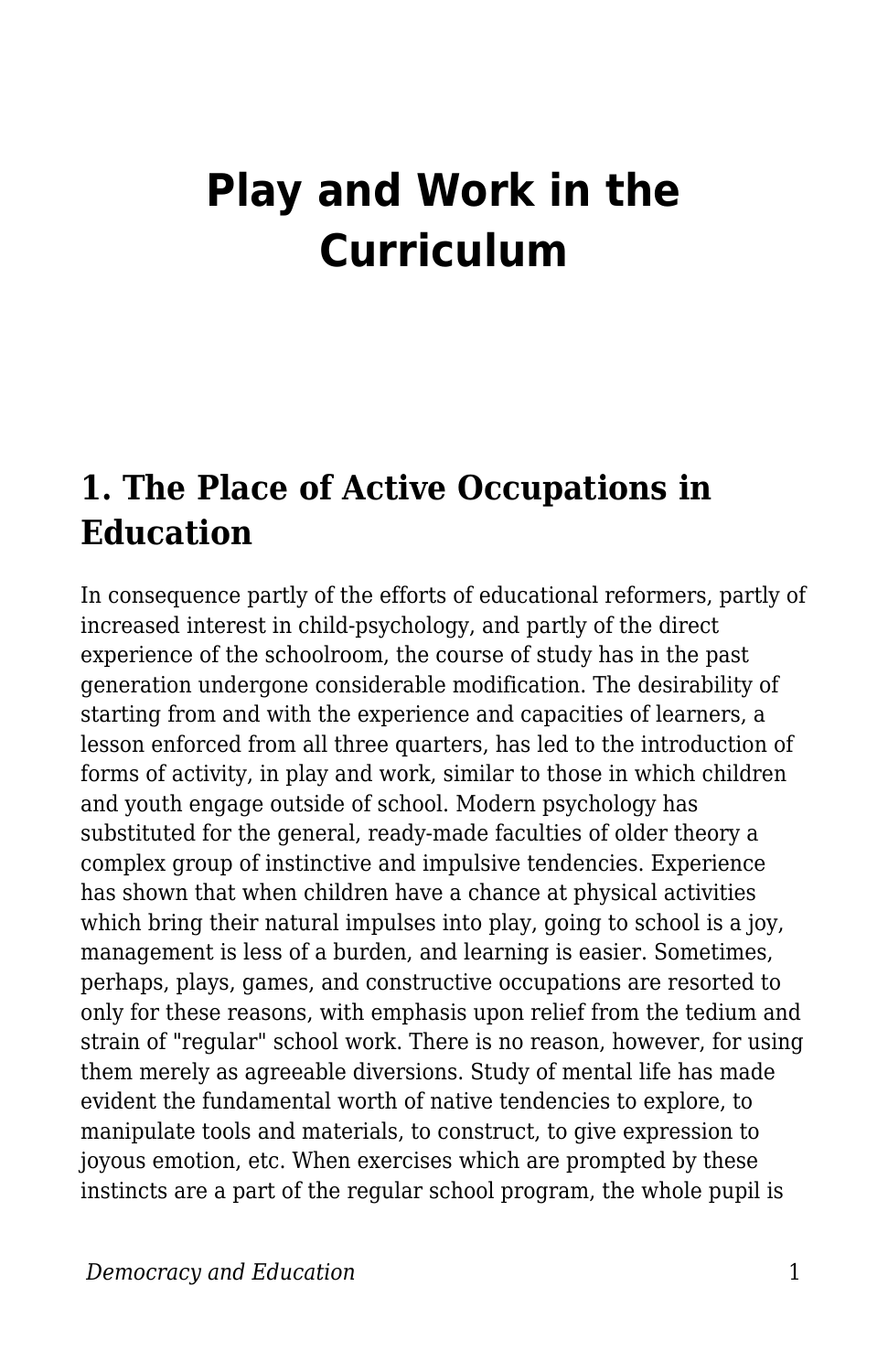engaged, the artificial gap between life in school and out is reduced, motives are afforded for attention to a large variety of materials and processes distinctly educative in effect, and cooperative associations which give information in a social setting are provided. In short, the grounds for assigning to play and active work a definite place in the curriculum are intellectual and social, not matters of temporary expediency and momentary agreeableness. Without something of the kind, it is not possible to secure the normal estate of effective learning; namely, that knowledge-getting be an outgrowth of activities having their own end, instead of a school task. More specifically, play and work correspond, point for point, with the traits of the initial stage of knowing, which consists, as we saw in the last chapter, in learning how to do things and in acquaintance with things and processes gained in the doing. It is suggestive that among the Greeks, till the rise of conscious philosophy, the same word, techne, was used for art and science. Plato gave his account of knowledge on the basis of an analysis of the knowledge of cobblers, carpenters, players of musical instruments, etc., pointing out that their art (so far as it was not mere routine) involved an end, mastery of material or stuff worked upon, control of appliances, and a definite order of procedure - all of which had to be known in order that there be intelligent skill or art.

Doubtless the fact that children normally engage in play and work out of school has seemed to many educators a reason why they should concern themselves in school with things radically different. School time seemed too precious to spend in doing over again what children were sure to do any way. In some social conditions, this reason has weight. In pioneer times, for example, outside occupations gave a definite and valuable intellectual and moral training. Books and everything concerned with them were, on the other hand, rare and difficult of access; they were the only means of outlet from a narrow and crude environment. Wherever such conditions obtain, much may be said in favor of concentrating school activity upon books. The situation is very different, however, in most communities to-day. The kinds of work in which the young can engage, especially in cities, are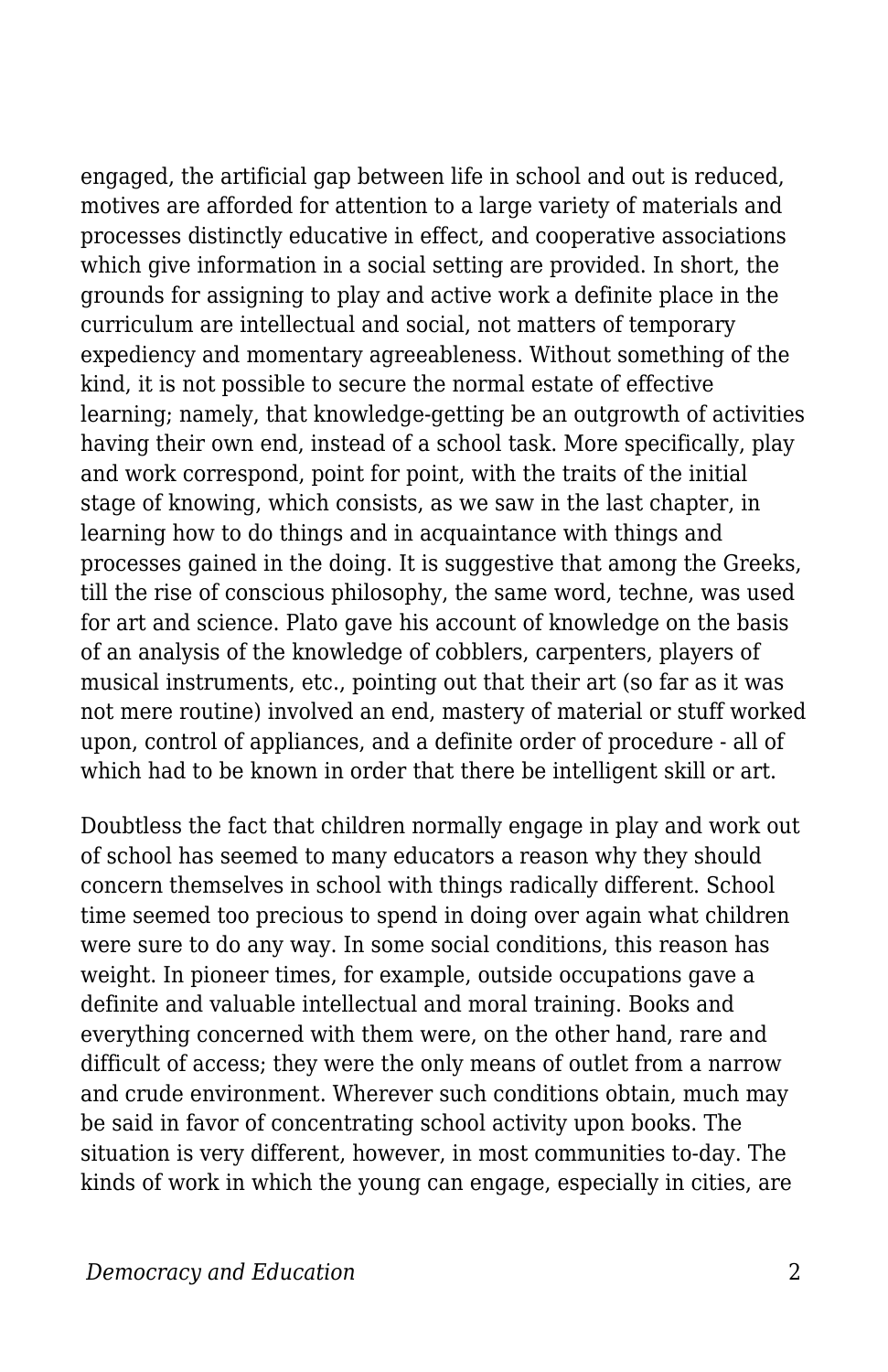largely anti-educational. That prevention of child labor is a social duty is evidence on this point. On the other hand, printed matter has been so cheapened and is in such universal circulation, and all the opportunities of intellectual culture have been so multiplied, that the older type of book work is far from having the force it used to possess.

But it must not be forgotten that an educational result is a by-product of play and work in most out-of-school conditions. It is incidental, not primary. Consequently the educative growth secured is more or less accidental. Much work shares in the defects of existing industrial society - defects next to fatal to right development. Play tends to reproduce and affirm the crudities, as well as the excellencies, of surrounding adult life. It is the business of the school to set up an environment in which play and work shall be conducted with reference to facilitating desirable mental and moral growth. It is not enough just to introduce plays and games, hand work and manual exercises. Everything depends upon the way in which they are employed.

## **2. Available Occupations**

A bare catalogue of the list of activities which have already found their way into schools indicates what a rich field is at hand. There is work with paper, cardboard, wood, leather, cloth, yarns, clay and sand, and the metals, with and without tools. Processes employed are folding, cutting, pricking, measuring, molding, modeling, patternmaking, heating and cooling, and the operations characteristic of such tools as the hammer, saw, file, etc. Outdoor excursions, gardening, cooking, sewing, printing, book-binding, weaving, painting, drawing, singing, dramatization, story-telling, reading and writing as active pursuits with social aims (not as mere exercises for acquiring skill for future use), in addition to a countless variety of plays and games, designate some of the modes of occupation.

The problem of the educator is to engage pupils in these activities in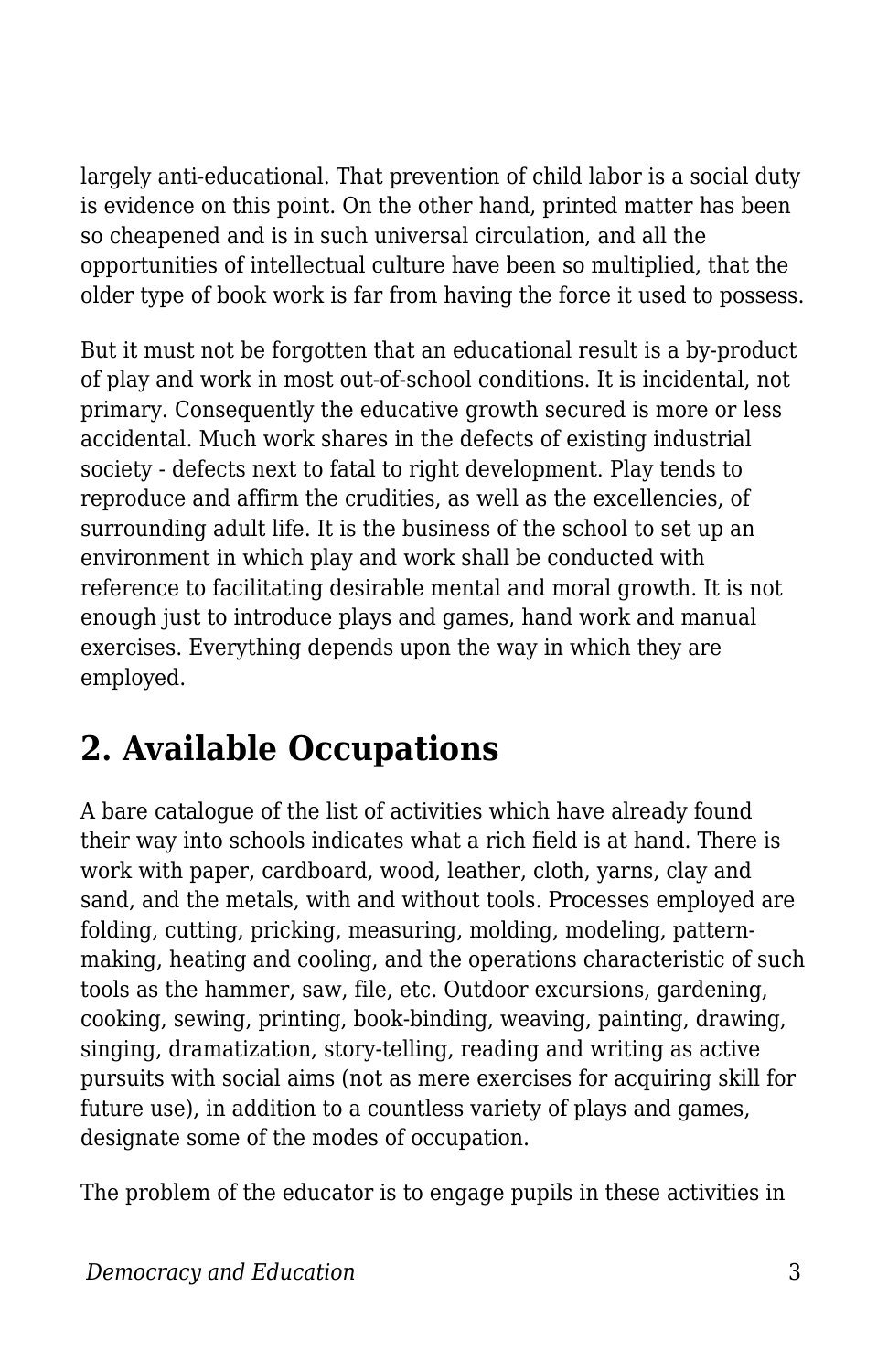such ways that while manual skill and technical efficiency are gained and immediate satisfaction found in the work, together with preparation for later usefulness, these things shall be subordinated to education - that is, to intellectual results and the forming of a socialized disposition. What does this principle signify? In the first place, the principle rules out certain practices. Activities which follow definite prescription and dictation or which reproduce without modification ready-made models, may give muscular dexterity, but they do not require the perception and elaboration of ends, nor (what is the same thing in other words) do they permit the use of judgment in selecting and adapting means. Not merely manual training specifically so called but many traditional kindergarten exercises have erred here. Moreover, opportunity for making mistakes is an incidental requirement. Not because mistakes are ever desirable, but because overzeal to select material and appliances which forbid a chance for mistakes to occur, restricts initiative, reduces judgment to a minimum, and compels the use of methods which are so remote from the complex situations of life that the power gained is of little availability. It is quite true that children tend to exaggerate their powers of execution and to select projects that are beyond them. But limitation of capacity is one of the things which has to be learned; like other things, it is learned through the experience of consequences. The danger that children undertaking too complex projects will simply muddle and mess, and produce not merely crude results (which is a minor matter) but acquire crude standards (which is an important matter) is great. But it is the fault of the teacher if the pupil does not perceive in due season the inadequacy of his performances, and thereby receive a stimulus to attempt exercises which will perfect his powers. Meantime it is more important to keep alive a creative and constructive attitude than to secure an external perfection by engaging the pupil's action in too minute and too closely regulated pieces of work. Accuracy and finish of detail can be insisted upon in such portions of a complex work as are within the pupil's capacity.

Unconscious suspicion of native experience and consequent overdoing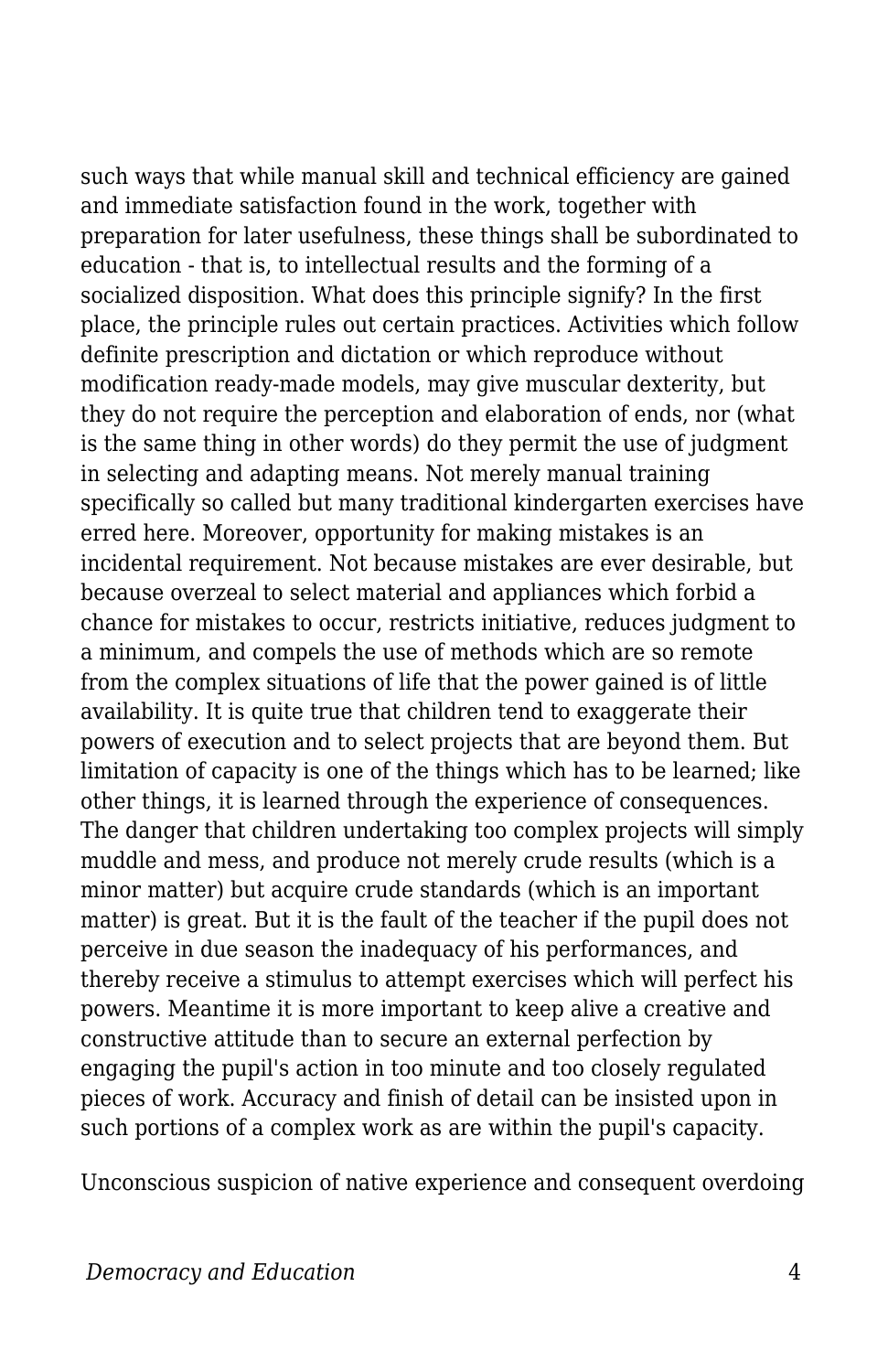of external control are shown quite as much in the material supplied as in the matter of the teacher's orders. The fear of raw material is shown in laboratory, manual training shop, Froebelian kindergarten, and Montessori house of childhood. The demand is for materials which have already been subjected to the perfecting work of mind: a demand which shows itself in the subject matter of active occupations quite as well as in academic book learning. That such material will control the pupil's operations so as to prevent errors is true. The notion that a pupil operating with such material will somehow absorb the intelligence that went originally to its shaping is fallacious. Only by starting with crude material and subjecting it to purposeful handling will he gain the intelligence embodied in finished material. In practice, overemphasis upon formed material leads to an exaggeration of mathematical qualities, since intellect finds its profit in physical things from matters of size, form, and proportion and the relations that flow from them. But these are known only when their perception is a fruit of acting upon purposes which require attention to them. The more human the purpose, or the more it approximates the ends which appeal in daily experience, the more real the knowledge. When the purpose of the activity is restricted to ascertaining these qualities, the resulting knowledge is only technical.

To say that active occupations should be concerned primarily with wholes is another statement of the same principle. Wholes for purposes of education are not, however, physical affairs. Intellectually the existence of a whole depends upon a concern or interest; it is qualitative, the completeness of appeal made by a situation. Exaggerated devotion to formation of efficient skill irrespective of present purpose always shows itself in devising exercises isolated from a purpose. Laboratory work is made to consist of tasks of accurate measurement with a view to acquiring knowledge of the fundamental units of physics, irrespective of contact with the problems which make these units important; or of operations designed to afford facility in the manipulation of experimental apparatus. The technique is acquired independently of the purposes of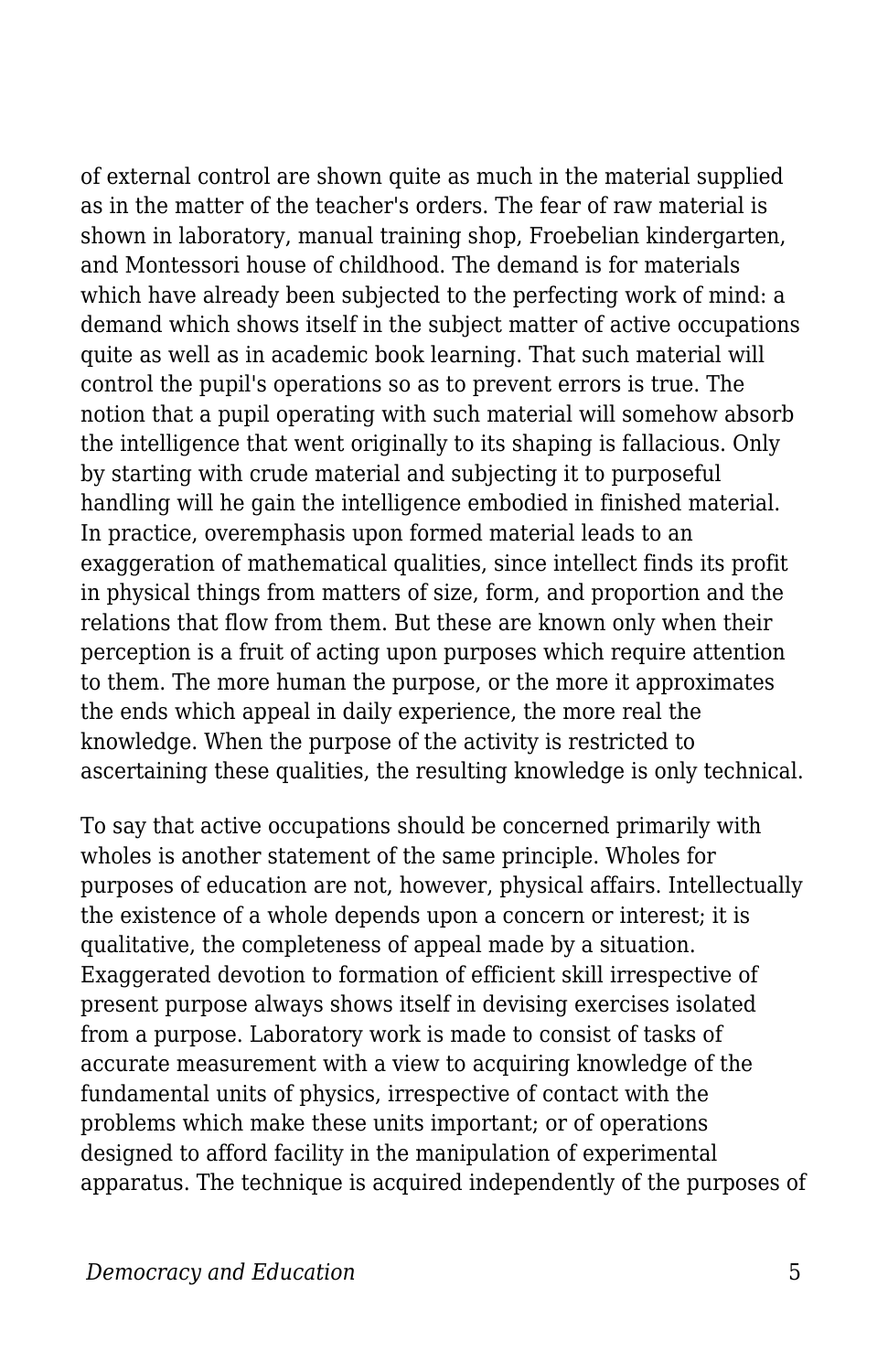discovery and testing which alone give it meaning. Kindergarten employments are calculated to give information regarding cubes, spheres, etc., and to form certain habits of manipulation of material (for everything must always be done "just so"), the absence of more vital purposes being supposedly compensated for by the alleged symbolism of the material used. Manual training is reduced to a series of ordered assignments calculated to secure the mastery of one tool after another and technical ability in the various elements of construction - like the different joints. It is argued that pupils must know how to use tools before they attack actual making, - assuming that pupils cannot learn how in the process of making. Pestalozzi's just insistence upon the active use of the senses, as a substitute for memorizing words, left behind it in practice schemes for "object lessons" intended to acquaint pupils with all the qualities of selected objects. The error is the same: in all these cases it is assumed that before objects can be intelligently used, their properties must be known. In fact, the senses are normally used in the course of intelligent (that is, purposeful) use of things, since the qualities perceived are factors to be reckoned with in accomplishment. Witness the different attitude of a boy in making, say, a kite, with respect to the grain and other properties of wood, the matter of size, angles, and proportion of parts, to the attitude of a pupil who has an object-lesson on a piece of wood, where the sole function of wood and its properties is to serve as subject matter for the lesson.

The failure to realize that the functional development of a situation alone constitutes a "whole" for the purpose of mind is the cause of the false notions which have prevailed in instruction concerning the simple and the complex. For the person approaching a subject, the simple thing is his purpose - the use he desires to make of material, tool, or technical process, no matter how complicated the process of execution may be. The unity of the purpose, with the concentration upon details which it entails, confers simplicity upon the elements which have to be reckoned with in the course of action. It furnishes each with a single meaning according to its service in carrying on the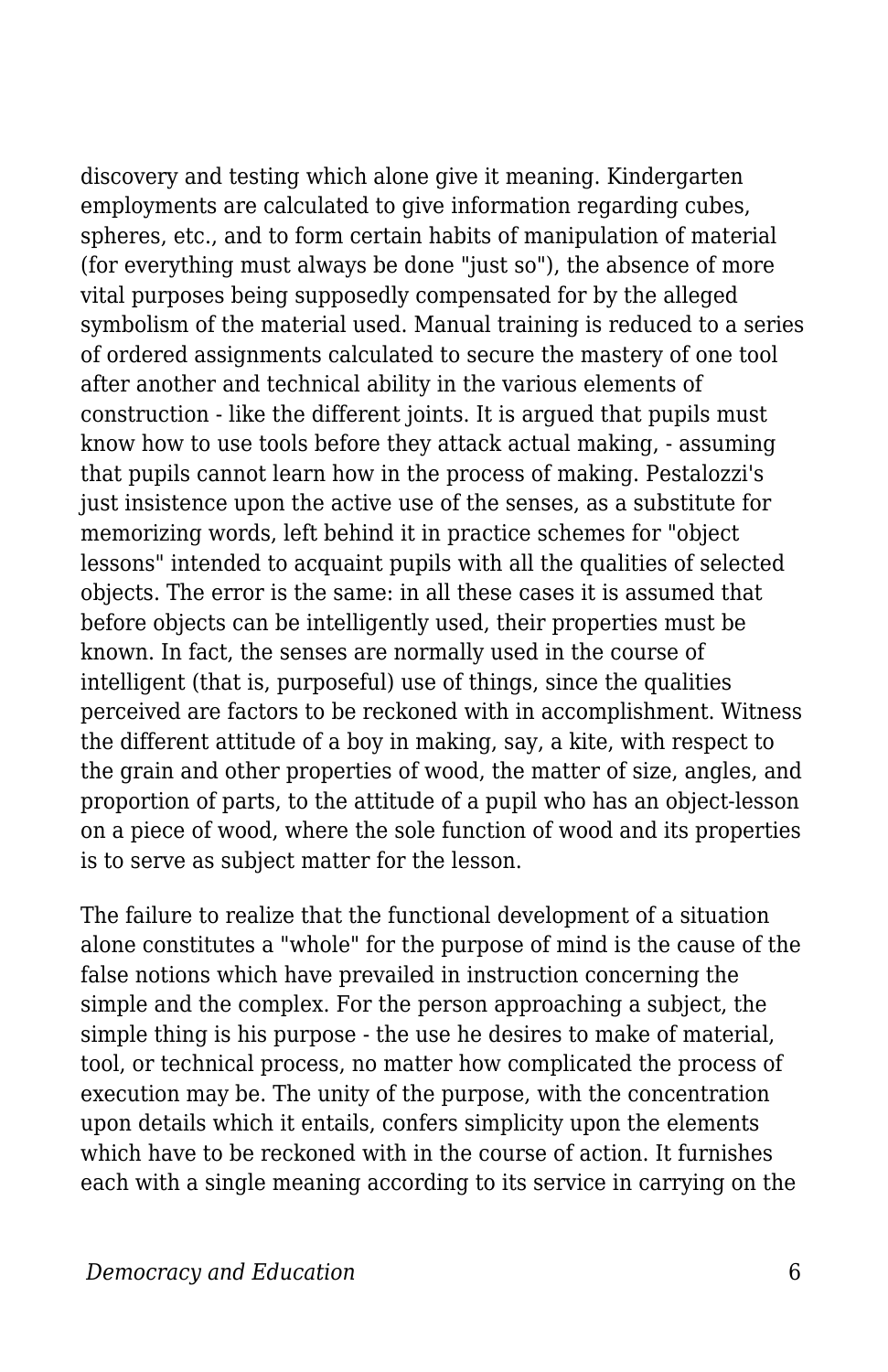whole enterprise. After one has gone through the process, the constituent qualities and relations are elements, each possessed with a definite meaning of its own. The false notion referred to takes the standpoint of the expert, the one for whom elements exist; isolates them from purposeful action, and presents them to beginners as the "simple" things. But it is time for a positive statement. Aside from the fact that active occupations represent things to do, not studies, their educational significance consists in the fact that they may typify social situations. Men's fundamental common concerns center about food, shelter, clothing, household furnishings, and the appliances connected with production, exchange, and consumption.

Representing both the necessities of life and the adornments with which the necessities have been clothed, they tap instincts at a deep level; they are saturated with facts and principles having a social quality.

To charge that the various activities of gardening, weaving, construction in wood, manipulation of metals, cooking, etc., which carry over these fundamental human concerns into school resources, have a merely bread and butter value is to miss their point. If the mass of mankind has usually found in its industrial occupations nothing but evils which had to be endured for the sake of maintaining existence, the fault is not in the occupations, but in the conditions under which they are carried on. The continually increasing importance of economic factors in contemporary life makes it the more needed that education should reveal their scientific content and their social value. For in schools, occupations are not carried on for pecuniary gain but for their own content. Freed from extraneous associations and from the pressure of wage-earning, they supply modes of experience which are intrinsically valuable; they are truly liberalizing in quality.

Gardening, for example, need not be taught either for the sake of preparing future gardeners, or as an agreeable way of passing time. It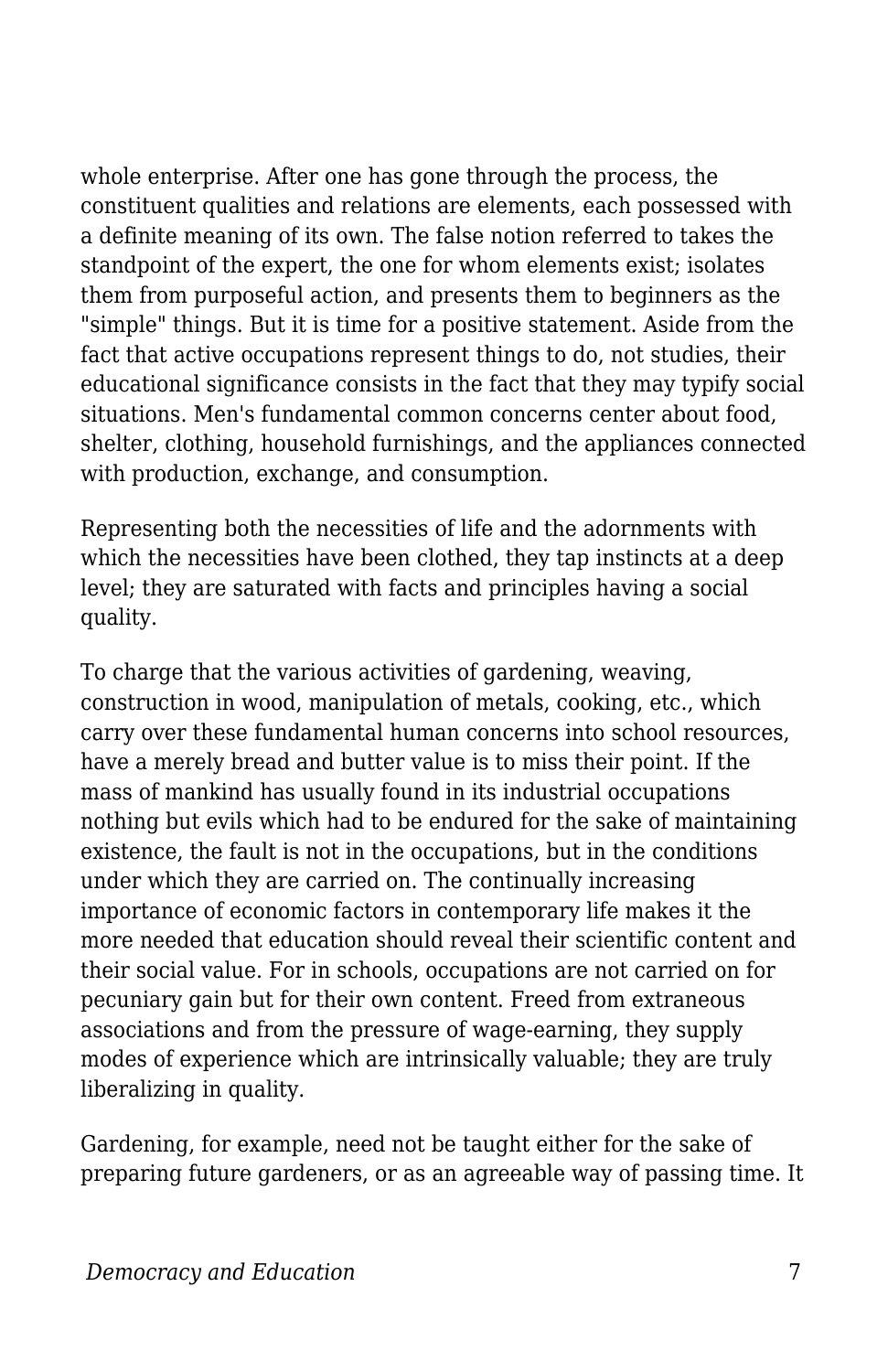affords an avenue of approach to knowledge of the place farming and horticulture have had in the history of the race and which they occupy in present social organization. Carried on in an environment educationally controlled, they are means for making a study of the facts of growth, the chemistry of soil, the role of light, air, and moisture, injurious and helpful animal life, etc. There is nothing in the elementary study of botany which cannot be introduced in a vital way in connection with caring for the growth of seeds. Instead of the subject matter belonging to a peculiar study called botany, it will then belong to life, and will find, moreover, its natural correlations with the facts of soil, animal life, and human relations. As students grow mature, they will perceive problems of interest which may be pursued for the sake of discovery, independent of the original direct interest in gardening - problems connected with the germination and nutrition of plants, the reproduction of fruits, etc., thus making a transition to deliberate intellectual investigations.

The illustration is intended to apply, of course, to other school occupations, - wood-working, cooking, and on through the list. It is pertinent to note that in the history of the race the sciences grew gradually out from useful social occupations. Physics developed slowly out of the use of tools and machines; the important branch of physics known as mechanics testifies in its name to its original associations. The lever, wheel, inclined plane, etc., were among the first great intellectual discoveries of mankind, and they are none the less intellectual because they occurred in the course of seeking for means of accomplishing practical ends. The great advance of electrical science in the last generation was closely associated, as effect and as cause, with application of electric agencies to means of communication, transportation, lighting of cities and houses, and more economical production of goods. These are social ends, moreover, and if they are too closely associated with notions of private profit, it is not because of anything in them, but because they have been deflected to private uses: - a fact which puts upon the school the responsibility of restoring their connection, in the mind of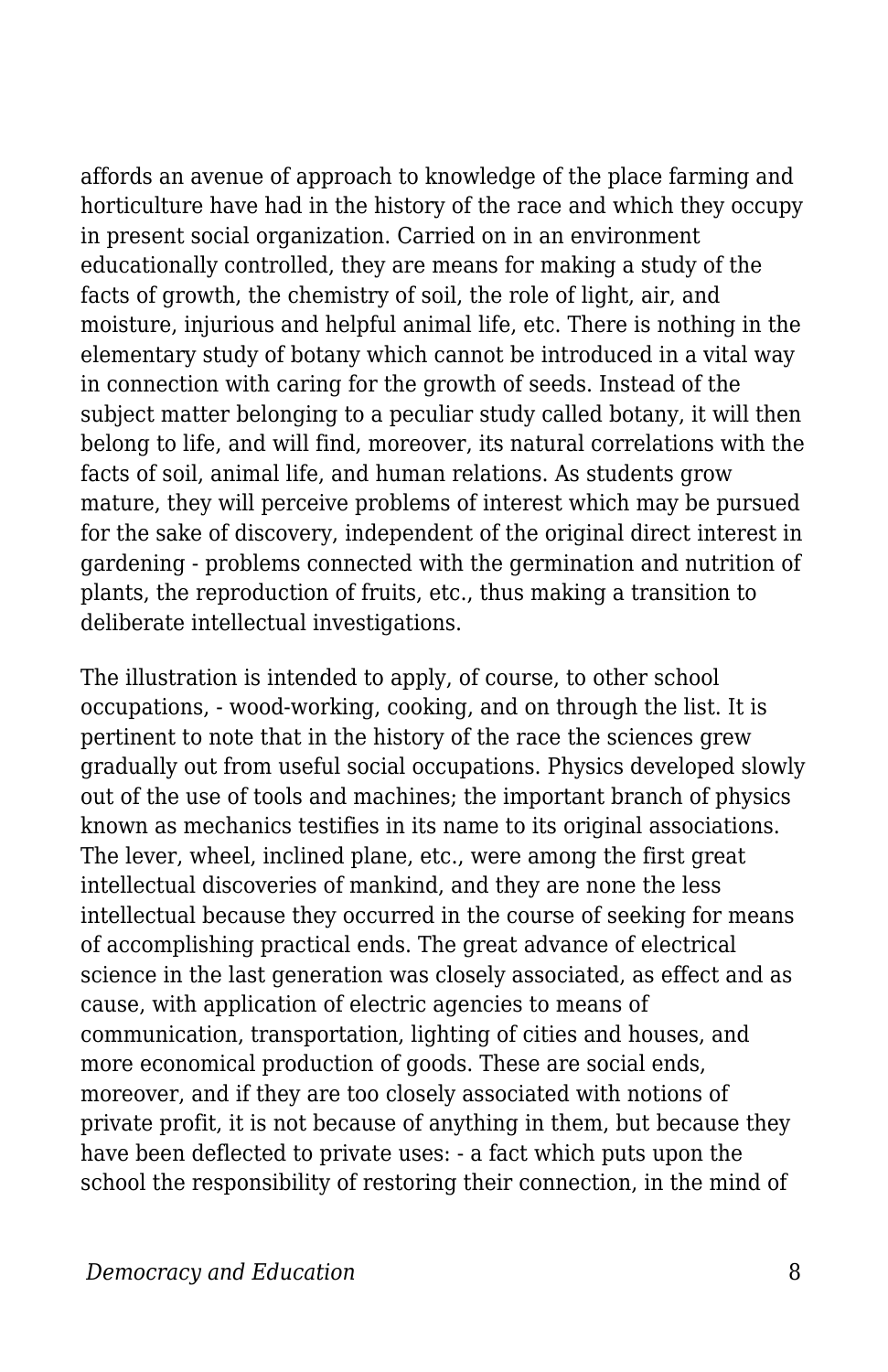the coming generation, with public scientific and social interests. In like ways, chemistry grew out of processes of dying, bleaching, metal working, etc., and in recent times has found innumerable new uses in industry.

Mathematics is now a highly abstract science; geometry, however, means literally earth-measuring: the practical use of number in counting to keep track of things and in measuring is even more important to-day than in the times when it was invented for these purposes. Such considerations (which could be duplicated in the history of any science) are not arguments for a recapitulation of the history of the race or for dwelling long in the early rule of thumb stage. But they indicate the possibilities - greater to-day than ever before - of using active occupations as opportunities for scientific study. The opportunities are just as great on the social side, whether we look at the life of collective humanity in its past or in its future. The most direct road for elementary students into civics and economics is found in consideration of the place and office of industrial occupations in social life. Even for older students, the social sciences would be less abstract and formal if they were dealt with less as sciences (less as formulated bodies of knowledge) and more in their direct subject-matter as that is found in the daily life of the social groups in which the student shares.

Connection of occupations with the method of science is at least as close as with its subject matter. The ages when scientific progress was slow were the ages when learned men had contempt for the material and processes of everyday life, especially for those concerned with manual pursuits. Consequently they strove to develop knowledge out of general principles - almost out of their heads - by logical reasons. It seems as absurd that learning should come from action on and with physical things, like dropping acid on a stone to see what would happen, as that it should come from sticking an awl with waxed thread through a piece of leather. But the rise of experimental methods proved that, given control of conditions, the latter operation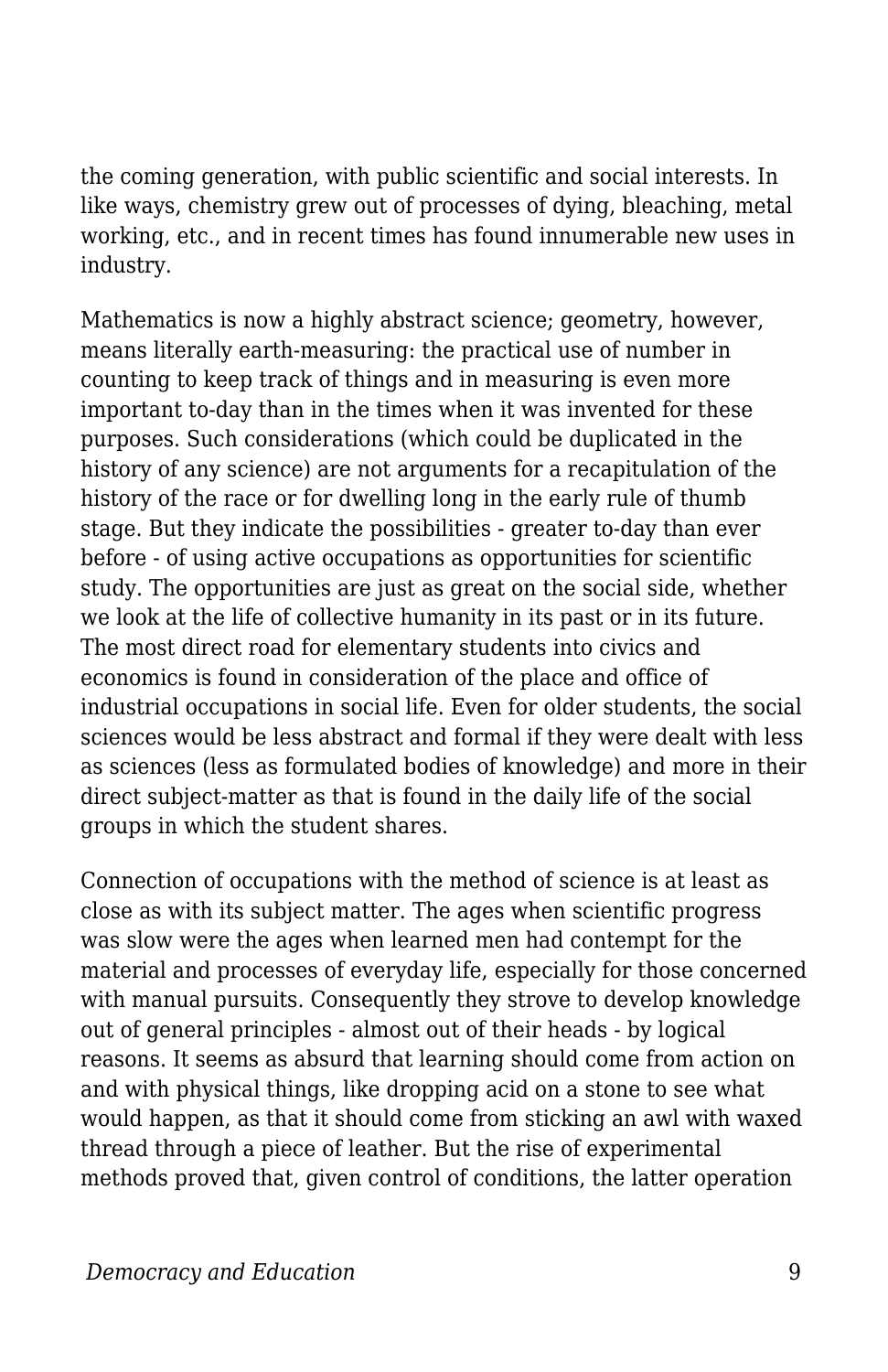is more typical of the right way of knowledge than isolated logical reasonings. Experiment developed in the seventeenth and succeeding centuries and became the authorized way of knowing when men's interests were centered in the question of control of nature for human uses. The active occupations in which appliances are brought to bear upon physical things with the intention of effecting useful changes is the most vital introduction to the experimental method.

## **3. Work and Play**

What has been termed active occupation includes both play and work. In their intrinsic meaning, play and industry are by no means so antithetical to one another as is often assumed, any sharp contrast being due to undesirable social conditions. Both involve ends consciously entertained and the selection and adaptations of materials and processes designed to effect the desired ends. The difference between them is largely one of time-span, influencing the directness of the connection of means and ends. In play, the interest is more direct - a fact frequently indicated by saying that in play the activity is its own end, instead of its having an ulterior result. The statement is correct, but it is falsely taken, if supposed to mean that play activity is momentary, having no element of looking ahead and none of pursuit. Hunting, for example, is one of the commonest forms of adult play, but the existence of foresight and the direction of present activity by what one is watching for are obvious. When an activity is its own end in the sense that the action of the moment is complete in itself, it is purely physical; it has no meaning (See p. 77). The person is either going through motions quite blindly, perhaps purely imitatively, or else is in a state of excitement which is exhausting to mind and nerves. Both results may be seen in some types of kindergarten games where the idea of play is so highly symbolic that only the adult is conscious of it. Unless the children succeed in reading in some quite different idea of their own, they move about either as if in a hypnotic daze, or they respond to a direct excitation.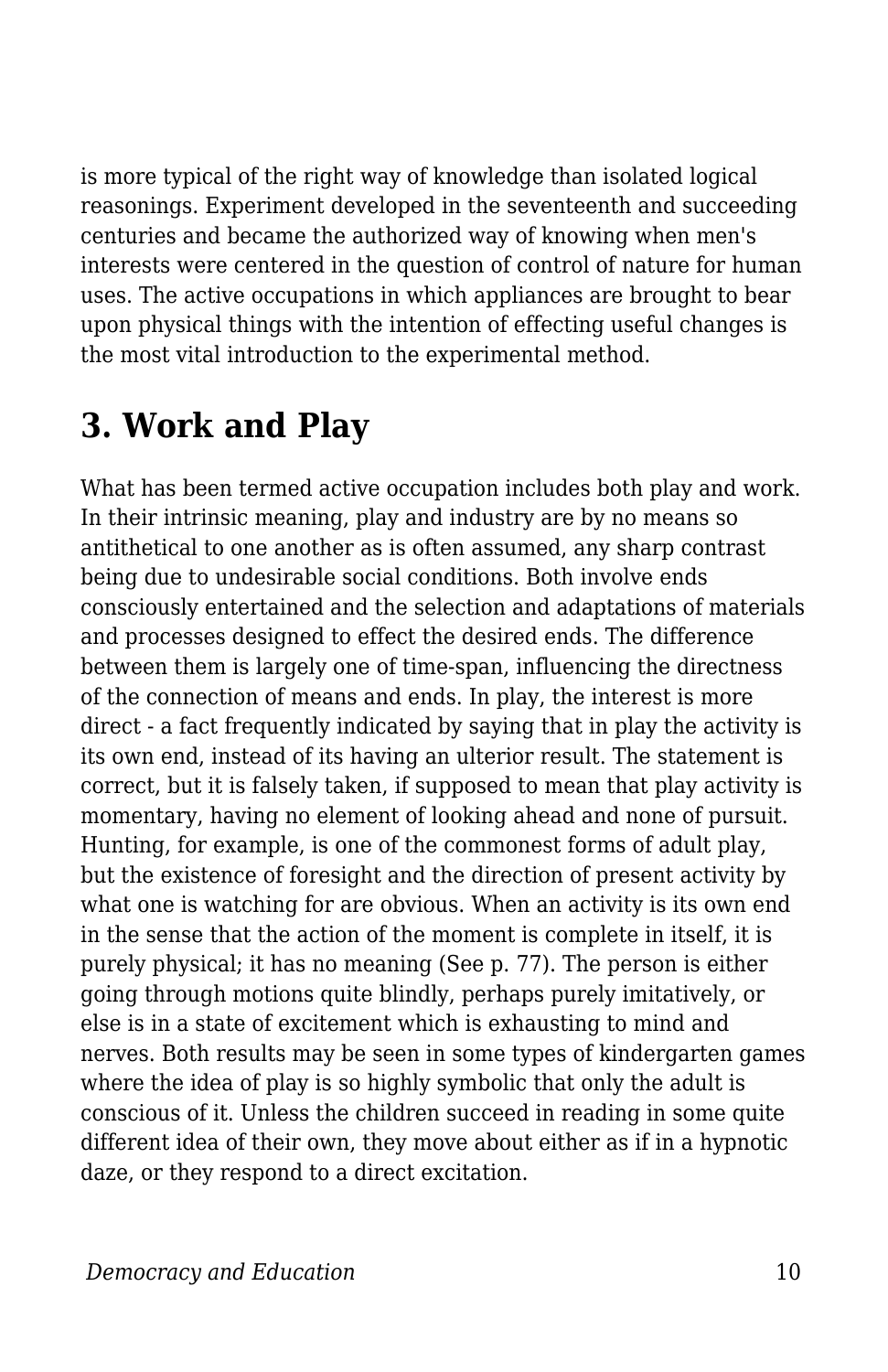The point of these remarks is that play has an end in the sense of a directing idea which gives point to the successive acts. Persons who play are not just doing something (pure physical movement); they are trying to do or effect something, an attitude that involves anticipatory forecasts which stimulate their present responses. The anticipated result, however, is rather a subsequent action than the production of a specific change in things. Consequently play is free, plastic. Where some definite external outcome is wanted, the end has to be held to with some persistence, which increases as the contemplated result is complex and requires a fairly long series of intermediate adaptations. When the intended act is another activity, it is not necessary to look far ahead and it is possible to alter it easily and frequently. If a child is making a toy boat, he must hold on to a single end and direct a considerable number of acts by that one idea. If he is just "playing boat" he may change the material that serves as a boat almost at will, and introduce new factors as fancy suggests. The imagination makes what it will of chairs, blocks, leaves, chips, if they serve the purpose of carrying activity forward.

From a very early age, however, there is no distinction of exclusive periods of play activity and work activity, but only one of emphasis. There are definite results which even young children desire, and try to bring to pass. Their eager interest in sharing the occupations of others, if nothing else, accomplishes this. Children want to "help"; they are anxious to engage in the pursuits of adults which effect external changes: setting the table, washing dishes, helping care for animals, etc. In their plays, they like to construct their own toys and appliances. With increasing maturity, activity which does not give back results of tangible and visible achievement loses its interest. Play then changes to fooling and if habitually indulged in is demoralizing. Observable results are necessary to enable persons to get a sense and a measure of their own powers. When make-believe is recognized to be make-believe, the device of making objects in fancy alone is too easy to stimulate intense action. One has only to observe the countenance of children really playing to note that their attitude is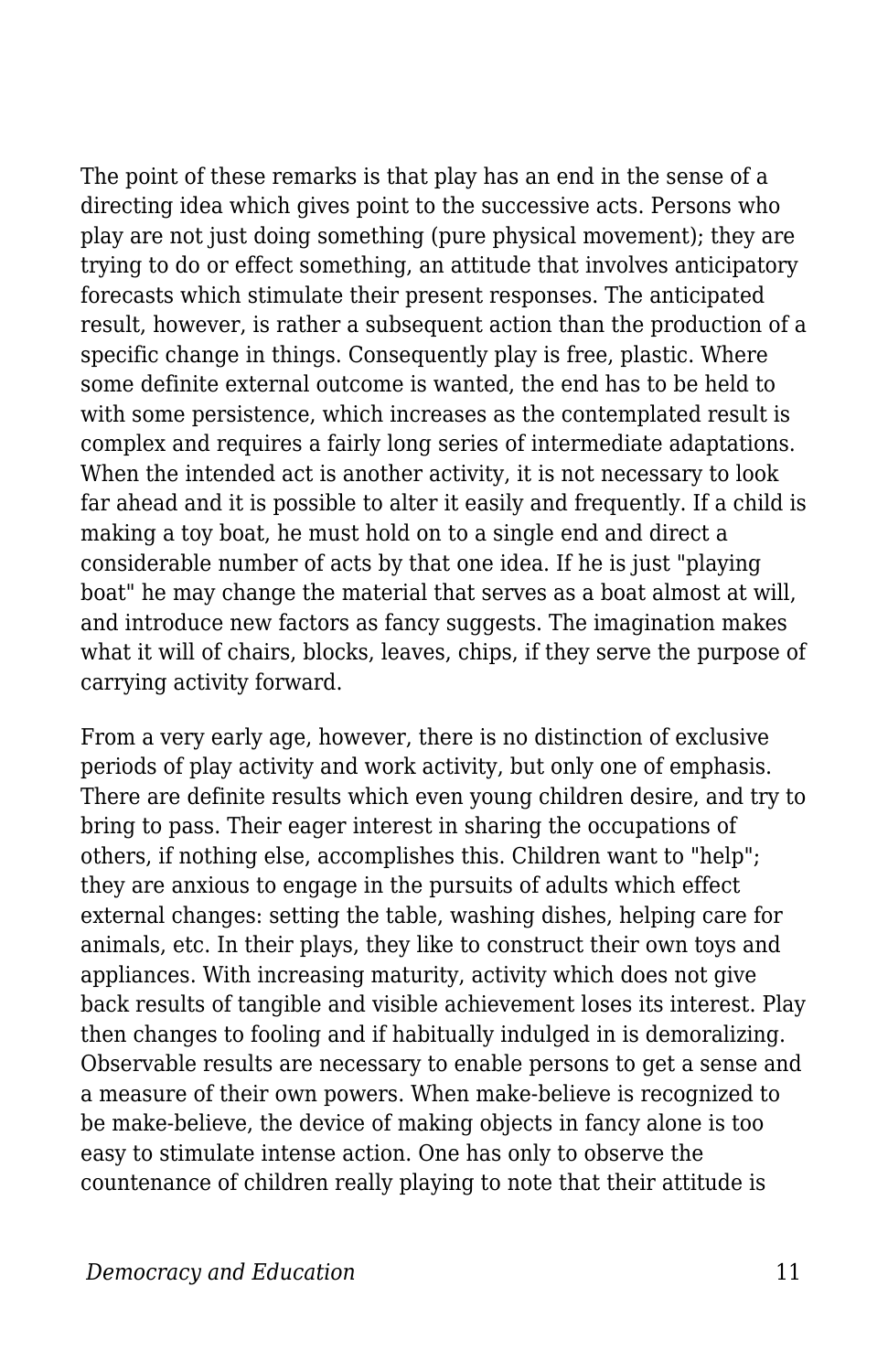one of serious absorption; this attitude cannot be maintained when things cease to afford adequate stimulation.

When fairly remote results of a definite character are foreseen and enlist persistent effort for their accomplishment, play passes into work. Like play, it signifies purposeful activity and differs not in that activity is subordinated to an external result, but in the fact that a longer course of activity is occasioned by the idea of a result. The demand for continuous attention is greater, and more intelligence must be shown in selecting and shaping means. To extend this account would be to repeat what has been said under the caption of aim, interest, and thinking. It is pertinent, however, to inquire why the idea is so current that work involves subordination of an activity to an ulterior material result. The extreme form of this subordination, namely drudgery, offers a clew. Activity carried on under conditions of external pressure or coercion is not carried on for any significance attached to the doing. The course of action is not intrinsically satisfying; it is a mere means for avoiding some penalty, or for gaining some reward at its conclusion. What is inherently repulsive is endured for the sake of averting something still more repulsive or of securing a gain hitched on by others. Under unfree economic conditions, this state of affairs is bound to exist. Work or industry offers little to engage the emotions and the imagination; it is a more or less mechanical series of strains. Only the hold which the completion of the work has upon a person will keep him going. But the end should be intrinsic to the action; it should be its end - a part of its own course. Then it affords a stimulus to effort very different from that arising from the thought of results which have nothing to do with the intervening action. As already mentioned, the absence of economic pressure in schools supplies an opportunity for reproducing industrial situations of mature life under conditions where the occupation can be carried on for its own sake. If in some cases, pecuniary recognition is also a result of an action, though not the chief motive for it, that fact may well increase the significance of the occupation. Where something approaching drudgery or the need of fulfilling externally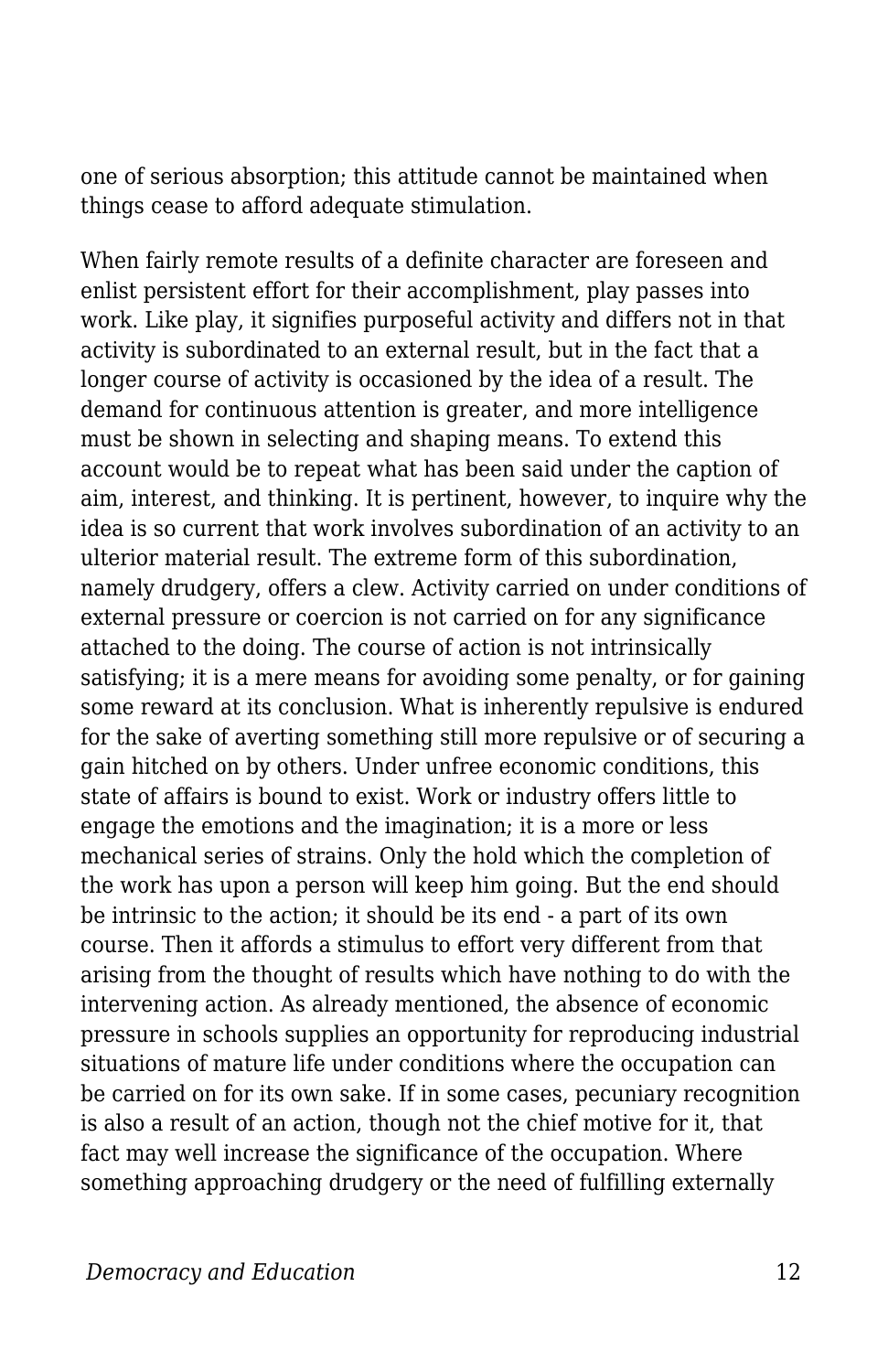imposed tasks exists, the demand for play persists, but tends to be perverted. The ordinary course of action fails to give adequate stimulus to emotion and imagination. So in leisure time, there is an imperious demand for their stimulation by any kind of means; gambling, drink, etc., may be resorted to. Or, in less extreme cases, there is recourse to idle amusement; to anything which passes time with immediate agreeableness. Recreation, as the word indicates, is recuperation of energy. No demand of human nature is more urgent or less to be escaped. The idea that the need can be suppressed is absolutely fallacious, and the Puritanic tradition which disallows the need has entailed an enormous crop of evils. If education does not afford opportunity for wholesome recreation and train capacity for seeking and finding it, the suppressed instincts find all sorts of illicit outlets, sometimes overt, sometimes confined to indulgence of the imagination. Education has no more serious responsibility than making adequate provision for enjoyment of recreative leisure; not only for the sake of immediate health, but still more if possible for the sake of its lasting effect upon habits of mind. Art is again the answer to this demand.

#### **Summary**

In the previous chapter we found that the primary subject matter of knowing is that contained in learning how to do things of a fairly direct sort. The educational equivalent of this principle is the consistent use of simple occupations which appeal to the powers of youth and which typify general modes of social activity. Skill and information about materials, tools, and laws of energy are acquired while activities are carried on for their own sake. The fact that they are socially representative gives a quality to the skill and knowledge gained which makes them transferable to out-of-school situations. It is important not to confuse the psychological distinction between play and work with the economic distinction. Psychologically, the defining characteristic of play is not amusement nor aimlessness. It is the fact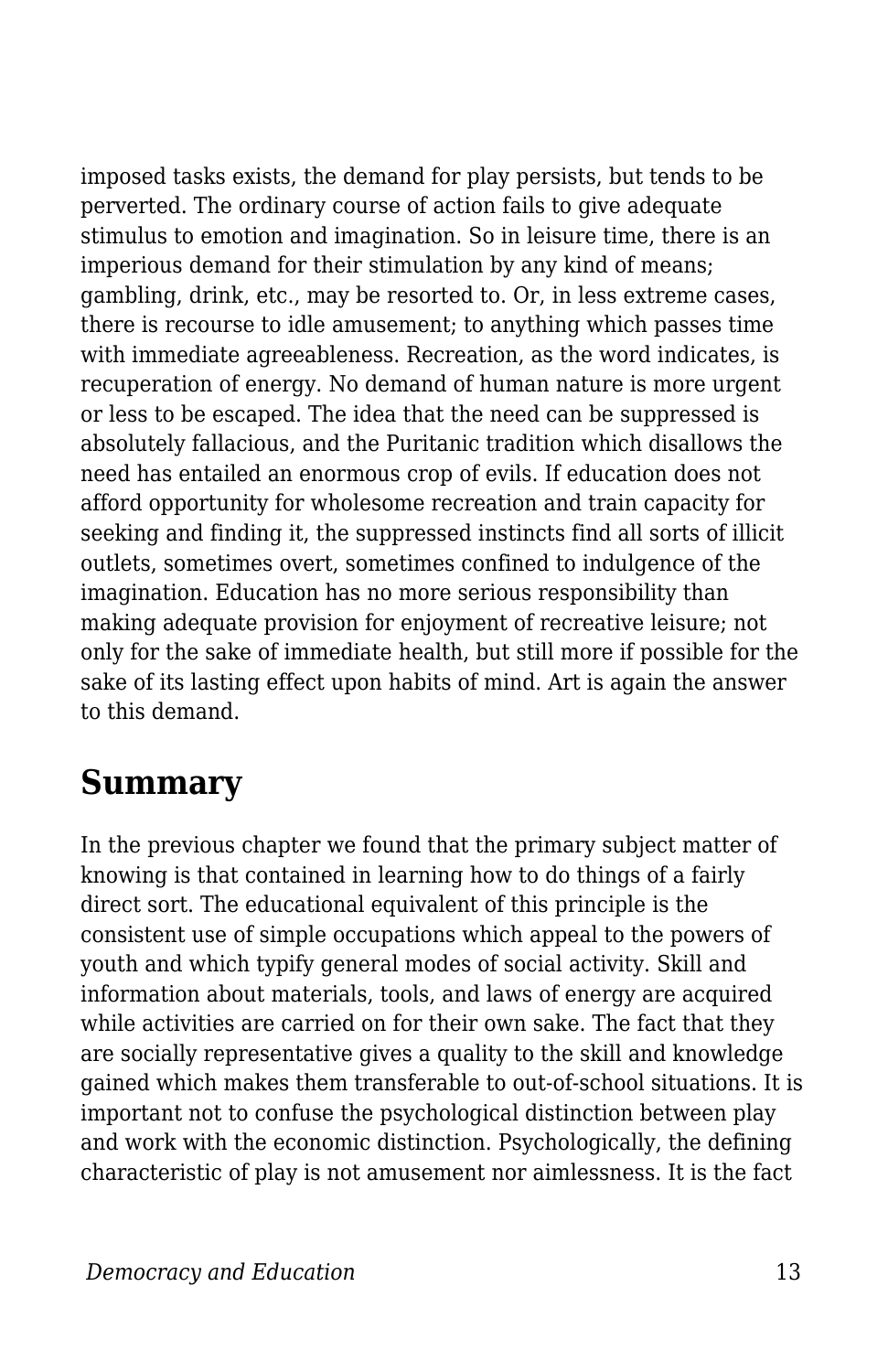that the aim is thought of as more activity in the same line, without defining continuity of action in reference to results produced. Activities as they grow more complicated gain added meaning by greater attention to specific results achieved. Thus they pass gradually into work. Both are equally free and intrinsically motivated, apart from false economic conditions which tend to make play into idle excitement for the well to do, and work into uncongenial labor for the poor. Work is psychologically simply an activity which consciously includes regard for consequences as a part of itself; it becomes constrained labor when the consequences are outside of the activity as an end to which activity is merely a means. Work which remains permeated with the play attitude is art - in quality if not in conventional designation.



Dewey, J. (2018). *Democracy and Education (1st ed.)*. EdTech Books. Retrieved from